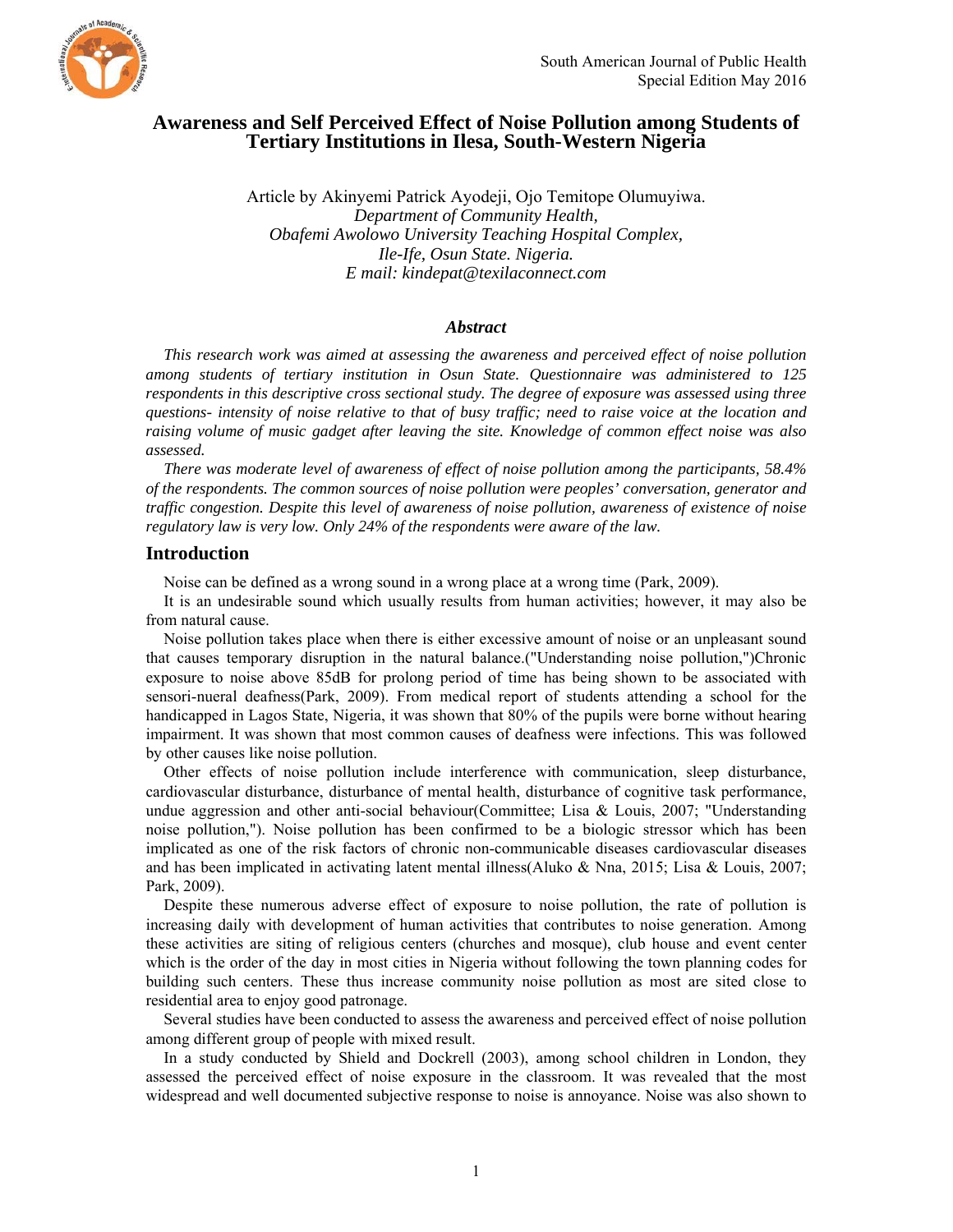significantly affect school performance among the children. The children of older age group were discovered to be more affected in term of their performance(Shield & Dockrell, 2003).

In a similar study conducted by Nermin Bulunuz (2014) among Turkish elementary school children, he assessed their awareness and sensitivity to noise pollution. It was discovered that both the school children and the teachers have low level of awareness of noise pollution. A pre and post training questionnaire was administered to assess the awareness and sensitivity of the teachers. It was discovered that approximately 25% of the students in both public and private schools said that the noise level in the school was normal or there was no noise. This percentage however reduced in posttraining test to 10% in public school while that of private school remain approximately the same as in pre-training test. In pre training test in both public and private schools, 70% of the students react to noise with annoyance. This increases to above 90% in both schools in post-training test. About 50% of the students in both schools said they were sometimes or never warned about noise pollution by their teachers while in post-training test, 76.3% of the public school students and 57.4% of the private school students told that they were "always" warned by their teachers when they made noise(Bulunuz, 2014).

A study was conducted by Farzana et al (2014) on noise pollution of a stone crusher machine at Jaflong in Sylhet, Bangladesh which assess perceived effect of noise pollution among various occupational groups. Among the student group containing 30 students, it was discovered that 93% students complained of headache, 95% student complained of sleep interference and 85% felt hearing deficiency. About 95% of students also suffer from irritation, 96% of them had undergone attention deficiency and 90% student said they have bad temperament if they are subjected to high level of sound. Concerning awareness of the health of noise pollution, 10% of the students were aware of the health effect, 78% were unaware and 12% were not sure(Farzana, Nuri, Biswas, & Das, 2014).

In a similar study conducted among Ghanaian students resident in Hall of University of Cape Coast on perceived effect on noise pollution by Essandoh P.K. et al (2011), noise level in various hall of residence was assessed. Most of the students admitted that noise disturb their studies and sleep. There was however no significant association between hall of residence (base on the noise level) and level of irritation among the students (P-value  $= 0.180$ , level of significance  $= 0.05$ ). The common sources of noise in the hall of residence were argument, morale, music, prayer/preaching, cadets and hawkers(Essandoh, Armah, Afrifa, & Pappoe, 2011).

In a local study conducted among social studies education students of a tertiary institutions in Enugu, Nigeria on awareness and safety measures of noise induced hearing loss by Onuigbo et al (2013), the findings of the study among others showed that the students in the 5 tertiary institutions in Enugu were not aware of the causes of NIDHL and their consequences(Onuigbo, Onuoha, & Ugwuanyi, 2013).

A study conducted by Awosusi and Akindutire (2014) among people of Ado Ekiti Metropolis, Ekiti State Nigeria on perceived health effect of noise pollution, it was concluded that there is high level of awareness among the participants. Religious homes were not seen as source of noise as the mean score was 1.42 which was below acceptance level of 1.50. Other sources like traffic, bar/club houses, construction work were above 1.50 thus accepted as sources of noise pollution. The mean scores of noise pollution could cause sleep disturbance, hearing impairment and stress/ anxiety were above 1.50. While, the mean score of the responses to the items that noise pollution can cardiovascular diseases headache and accidents were below 1.50. The mean score of noise reduces concentration, leads to headache, prevents me from sleeping and affects my health exceeded 1.50. There was also statistically significant association between awareness and level of education, also between location of participants and perception of health effect of noise pollution(Awosusi & Akindutire, 2014).

Various studies in different regions of the world and among different classes of people have come out with varying result on awareness and perceived health effect of noise pollution. Based on these findings, this study is aimed to find out if the students of tertiary institution in Osun State are aware of noise pollution and their perceived health effect.

Students of tertiary institution belong to group of people that requires much concentration and attention to achieve their study objectives. Noise in the institutions of learning just like in the society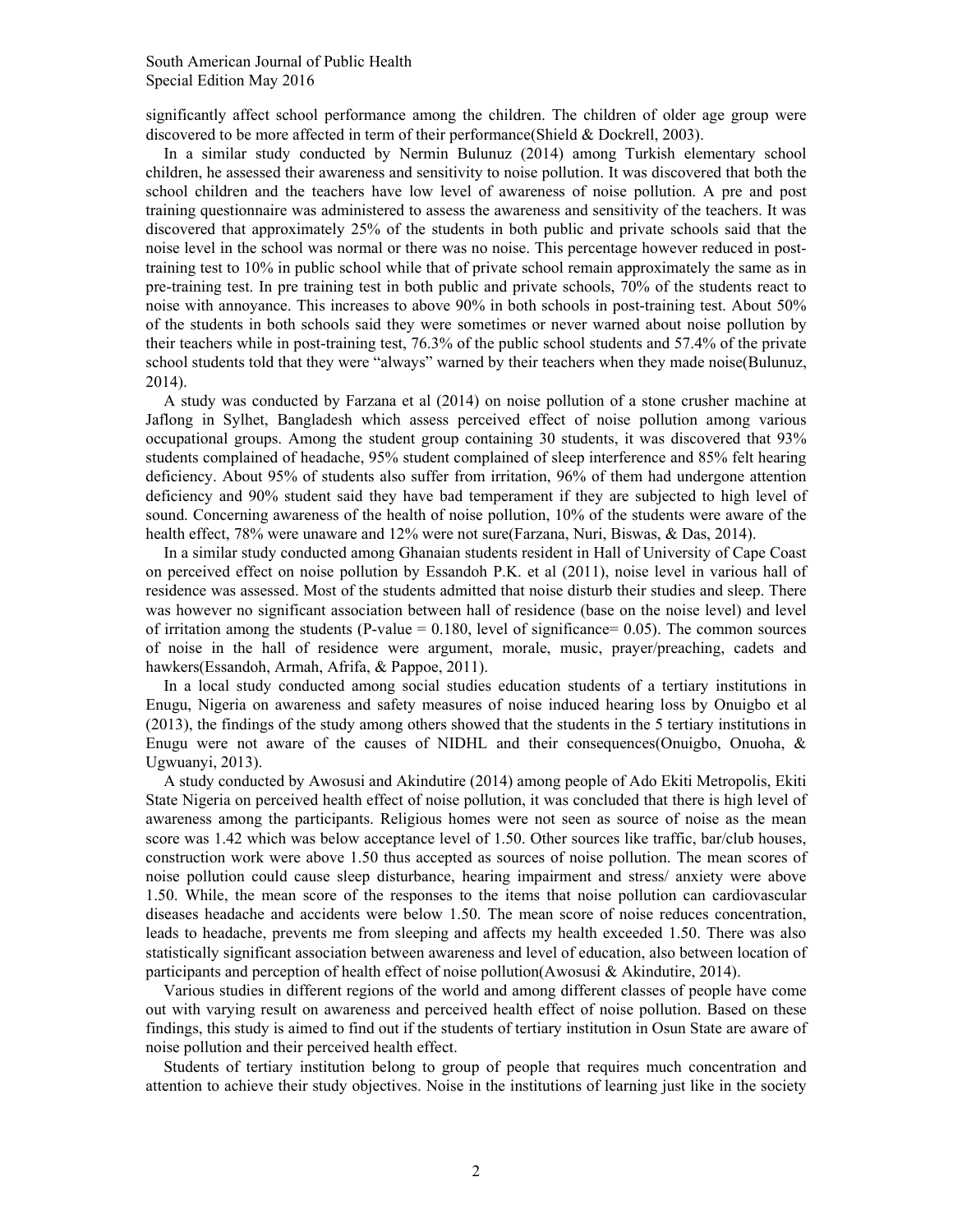at large is increasing due to students' activities and activities of other staffs of the community. This includes noise from equipment for business activities and social activities.

The requirement of serene environments for the major activities of this group of people makes them more prone to the effect of noise pollution hence this study among them.

## **Methodology**

## **Description of the study area**

This study was conducted in three tertiary institutions in Osun State, Nigeria (7°30′N 4°30′E). The state has numerous tertiary institutions including private and public universities, polytechnic, colleges of education and health technology. The people of Osun State are mainly traders, artisan and farmers(Osun, 2014). They are predominantly Yoruba by tribe but accommodate people from various tribe because of trade, education, intermarriage and others. It occupies an area of 9,251 km2 sharing border with Ondo, Ekiti, and Oyo states(Osun, 2014).

## **Study Population**

Students of College of Health Technology Ilesa, a tertiary institution who were willing were enrolled into the study. Participants involve all willing students irrespective of their level or department. Visiting students from other school were however excluded from the study.

## **Study Design**

Descriptive cross sectional study

Sampling methods and sample size

The institution was selected based on proximity and ease of access to the student due to limited time available for the study. Students were randomly recruited irrespective of their department at informal settings within the school.

The size was determined using:

 $n = Z^2 pq/d^2$ 

Where:

 $z =$  standard normal deviate usually set at 1.96

 $p =$  proportion in the target population estimated to have certain characteristics

 $q = 1 - p$ 

```
d = degree of freedom = 0.05
```
p= prevalence of perceived health effect in a study conducted at Ibadan= 84%(Ana, Shendel, Brown, & Sridar, 2009)

 $z = 1.96$  $p = 84\% = 0.84$ 

 $q = 1 - p = 0.16$ 

 $n=1.96^2*0.84*0.16$ 

 $0.05^2$ 

n= 206

Leslie-fishers formula for population less than 10000

Nf= desired sample size when population is <10000

 $n =$  desired sample size when population is  $>10000$ 

 $N=$  estimated population size (population of the school) = 311

 $Nf=$  $\mathbf{n}$ 

 $1+n/N$ 

206  $n=$ 

 $1+206/311$ 

 $n=124.9=125$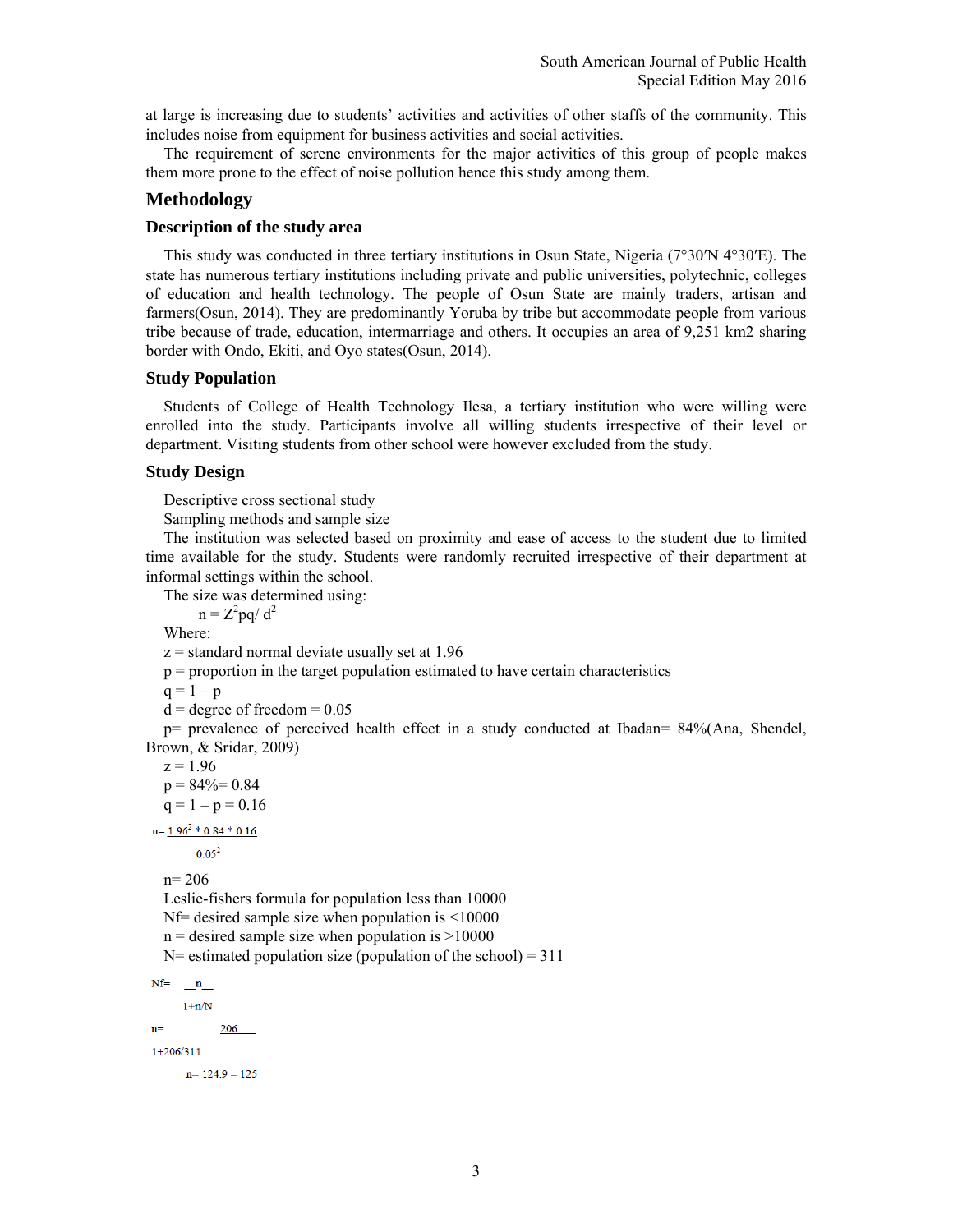South American Journal of Public Health Special Edition May 2016

#### **Study Tool**

 A questionnaire was designed containing the socio-demographic variables, questions to elicit the awareness, perceived effect of noise pollution and common sources of noise pollution.

#### **Method of data collection**

Data was collected on the campus using close ended questionnaire. The students were met at convenient environment like hostel and relaxation spot to administer the questionnaire.

## **Method of data analysis**

Data were analysed using computer software SPSS version 20 for windows. The data were analysed using univariate analysis. The degree of exposure was scored bases on three important questions; if the noise is louder than busy traffic, raising voice to talk to someone close by and if respondent do increase volume of TV or radio after leaving the source of noise. Knowledge of the effect was also scored by adding their score on each mentioned effectand compared with the mean score

## **Ethical consideration**

Approval was obtained from the concerned authorities in the school. Informed consent was obtained from the participants before administration of questionnaire and data collected were kept in a pass worded laptop.

## **Result**

A total number of 125 students were drawn from the tertiary institution involved in this study.

**Table 1:** Demographic Characteristics of the Respondents Values are given as n (%)

| Characteristics      | Frequency N $(\% )$ |
|----------------------|---------------------|
| Age (years)          |                     |
| 20 and below         | 27 (21.6)           |
| $21 - 25$            | 51 $(40.8)$         |
| 26 and above         | 47 (37.6)           |
| Sex                  |                     |
| Male                 | 69(56.1)            |
| Female               | 56 (43.9)           |
| <b>Religion</b>      |                     |
| Christianity         | 94 (75.2)           |
| Islam                | 31 (24.8)           |
| **<br>mean age 24.38 |                     |

**Table 2**: Characteristics of the exposed noise

| Characteristics              | Frequency N $(\% )$ |
|------------------------------|---------------------|
| Perceived exposure to noise  |                     |
| Yes                          | 111 (88.8)          |
| N <sub>0</sub>               | 14 (11.2)           |
| <b>Frequency of exposure</b> |                     |
| Daily                        | 78 (62.4)           |
| Alternate day                | 21(16.8)            |
| Weekly                       | 14(11.2)            |
| Monthly                      | 3(2.4)              |
| Missing                      | 9(7.2)              |
| <b>Location of exposure</b>  |                     |
| Hooting from traffic         | 71 (20.7)           |
| Religious houses             | 47(13.7)            |
| Social event                 | 68 (19.8)           |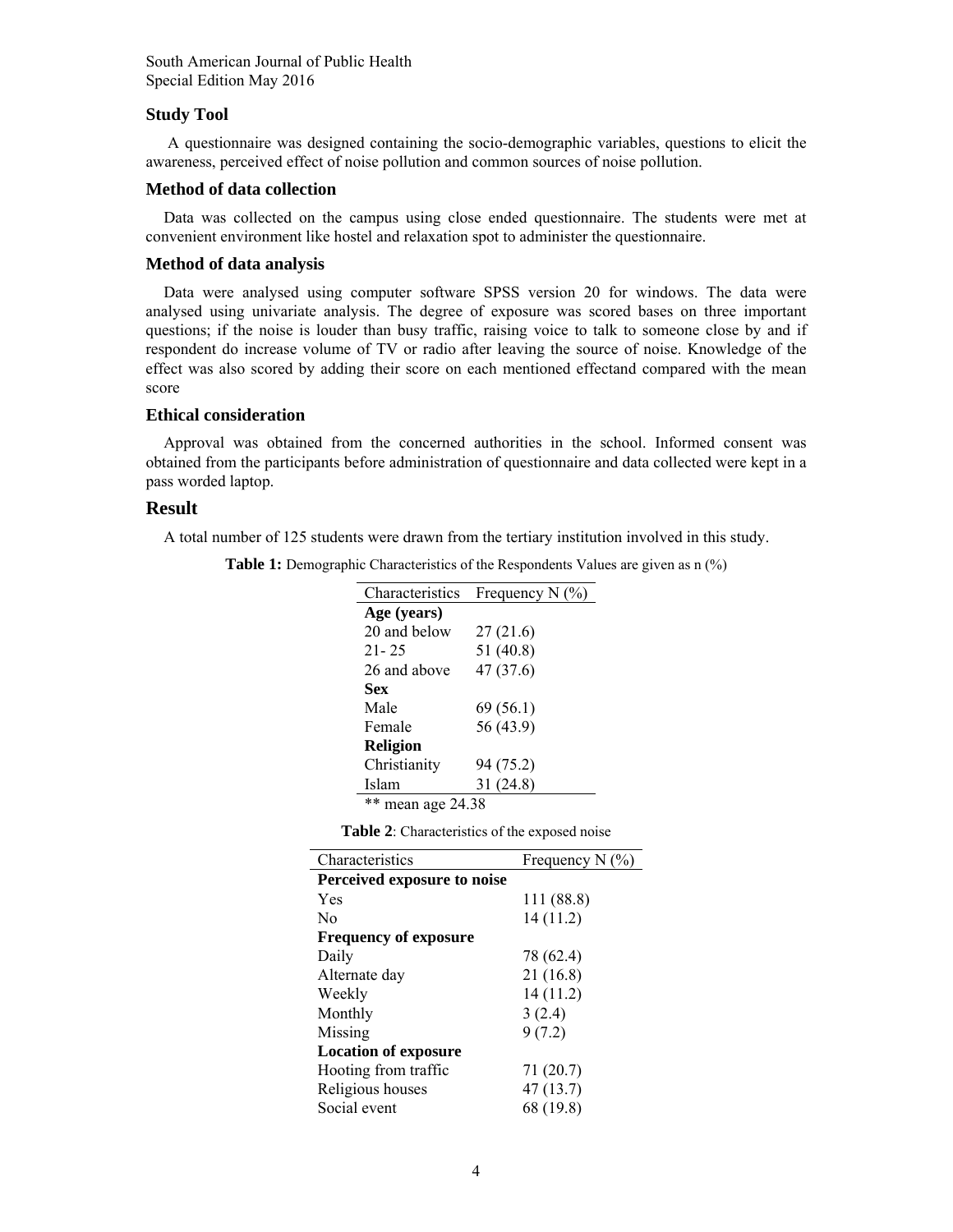| Place of work                     | 46(13.4)  |
|-----------------------------------|-----------|
| Relaxation center                 | 49 (14.3) |
| Market                            | 62(18.1)  |
| <b>Sources of noise pollution</b> |           |
| Peoples conversation              | 74 (35.9) |
| Generator                         | 49 (23.8) |
| Public address system             | 31(15.0)  |
| Factory engines                   | 23(11.2)  |
| Hooting from cars                 | 29(14.1)  |
| Noise exposure score              |           |
| High exposure                     | 81 (64.8) |
| Low exposure                      | 44 (35.2) |

88.8% of the respondents are aware of the exposure to noise with major location of exposure being in traffic congestion which account for 20.7%. People's conversation either in form of quarrel or others is the commonest cause of noise pollution (35.9%). This is followed by noise from generator accounting for 23.8% of causes.

The noisiest time in the neighbourhood of respondent was the afternoon (47.2% of respondents) followed by night (27.2%). 64.8% of the respondents have high exposure to noise

**Table 3**: knowledge of effect of noise pollution and perceived effect of noise among the participants

| Characteristics              | Frequency N $(\% )$ |
|------------------------------|---------------------|
| Noise have effects on man    |                     |
| Yes                          | 112 (91.1)          |
| No                           | 11(8.9)             |
| Knowledge of effect of noise |                     |
| Hearing impairment           | 100 (14.2)          |
| Stress &anxiety              | 63(8.9)             |
| Heart disease                | 39(5.5)             |
| Sleep disturbance            | 103(14.6)           |
| Headache                     | 108(15.3)           |
| Annoyance                    | 82 (11.6)           |
| Accident                     | 59 (8.4)            |
| Poor academic performance    | 76 (10.8)           |
| Decrease life span           | 74 (10.5)           |
| Score for level of knowledge |                     |
| Good knowledge               | 73 (58.4)           |
| Poor knowledge               | 52(41.6)            |

Majority (58.4%) are aware that noise has adverse effect on man. Majority are aware that noise can cause sleep disturbance and headache while only 5.5% of the respondents are aware that noise pollution is associated with heart diseases.

**Table 4:** Perceived effect of noise pollution by the respondents

| Characteristics         | Frequency $N$ (%) |
|-------------------------|-------------------|
| Difficulty with hearing | 78 (17.3)         |
| Undue aggression        | 74 (10.7)         |
| Sleep disturbance       | 91(20.2)          |
| poor concentration      | 82 (18.2)         |
| headache                | 99(22.0)          |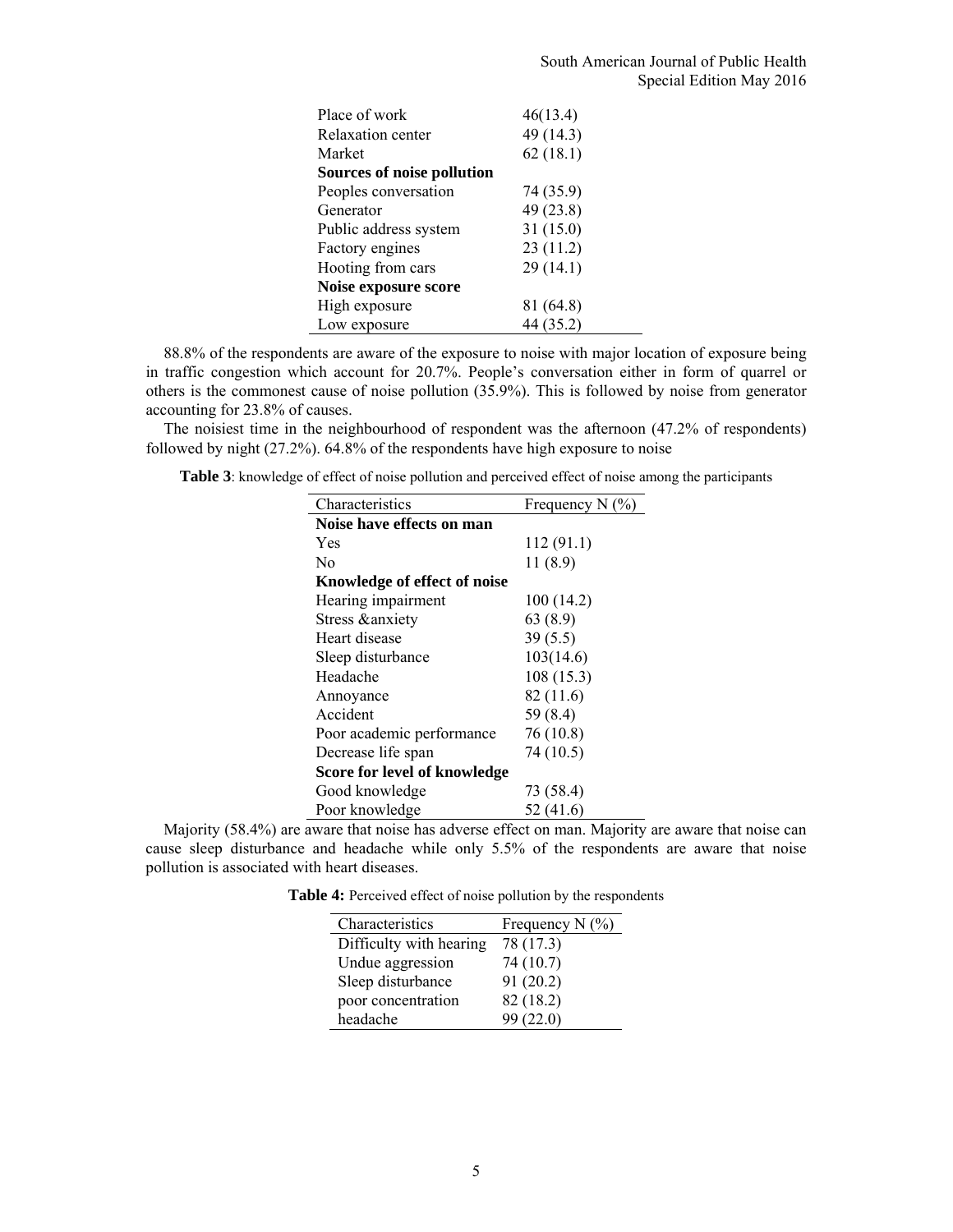**Table 5:** Awareness of country law against noise pollution

| Characteristics                          | Frequency N $(\% )$ |
|------------------------------------------|---------------------|
| Awareness of law against noise pollution |                     |
| Yes                                      | 30(24.0)            |
| N٥                                       | 95 (76.0)           |

Majority of the respondents (76%) are not aware of any legislation against community noise pollution.

#### **Discussion, conclusion and recommendation**

Majority of the respondents are aware of their regular exposure to noise. This is in contrast with the conclusion of Nermin Bulunuz(Bulunuz, 2014) and Onuigbo(Onuigbo, et al., 2013) who both concluded that their respondents have low level of awareness. The respondents in this study were students of tertiary institution and under training to be a medical workers. These could be responsible for the difference in the level of awareness as the study by Nermin Bulunuz was conducted among students of elementary school and study by Onuigbo was conducted among students of tertiary institution in non-medical related fields. Similar to the findings of Awosusi A. et al, the common sources of noise pollution werepeople's conversation, generator, and relaxation centers like club house. Though religious house was also not a significant source of noise pollution to the respondents, it contributes more as a source of noise pollution compared with the findings of Awosusi(Awosusi  $\&$ Akindutire, 2014).

The most common perceived effects were headache and sleep disturbance, this is similar to the findings of Farzana, Essandoh and Awosusi(Awosusi & Akindutire, 2014; Essandoh, et al., 2011; Farzana, et al., 2014) however headache was below the mean score in the study by Awosusi. Poor concentration on their study is also a big challenge as 82 (18.2%) of the respondent indicate that it disturbs their concentration similar to the findings of Essandoh among Ghanaian tertiary institution students(Essandoh, et al., 2011). The study was conducted in a tertiary institution which requires serene environment to cope with their academic work load, hence the effect of noise on their concentration.

The level of awareness of effect of noise pollution on incidence of cardiovascular diseases which is the leading cause of death is significantly low. Only 5.5% of the respondents were aware of its health effect on cardiovascular system. This is in line with the findings of Awosusi et al where the respondents' awareness of its cardiovascular effects was below the mean score of 1.5. The study of Awosusi et al was among the people of Ado Ekiti Metropolis comprising people of varying educational status. This thus shows that educational status thus not has effect on the awareness of the association of noise pollution on the cardiovascular system.

There is low level of awareness of legislation against community noise pollution. The low level of awareness of country law against noise pollution points to the facts that it is being poorly implemented i.e. there is poor enforcement of the law. With most of the laws being promulgated during military era with little or no community participation. This could be partly responsible for low level of awareness.

In conclusion, noise pollution is a problem both on our campuses and their hosting communities. The high level of awareness does not correlate with reduction in exposure as majority of the respondents (88.8%) get exposed among whom 62.4% of them getting exposed daily. Despite the moderate level of awareness, more still need to be done to check its rising prevalence.

#### Recommendation

There is need for more enlightenment campaign to improve awareness on the adverse effect of noise pollution. There should also be enlightenment on measures to reduce noise pollution exposure both at individual and community level.

There should be engagement of operators of public places that produce noise e.g. churches, mosques, club houses and others

The government should put in more action to ensure implementation of existing laws against noise pollution, improvement of power supply to reduce usage of generators. There should also be construction of better road network to ease traffic congestion.